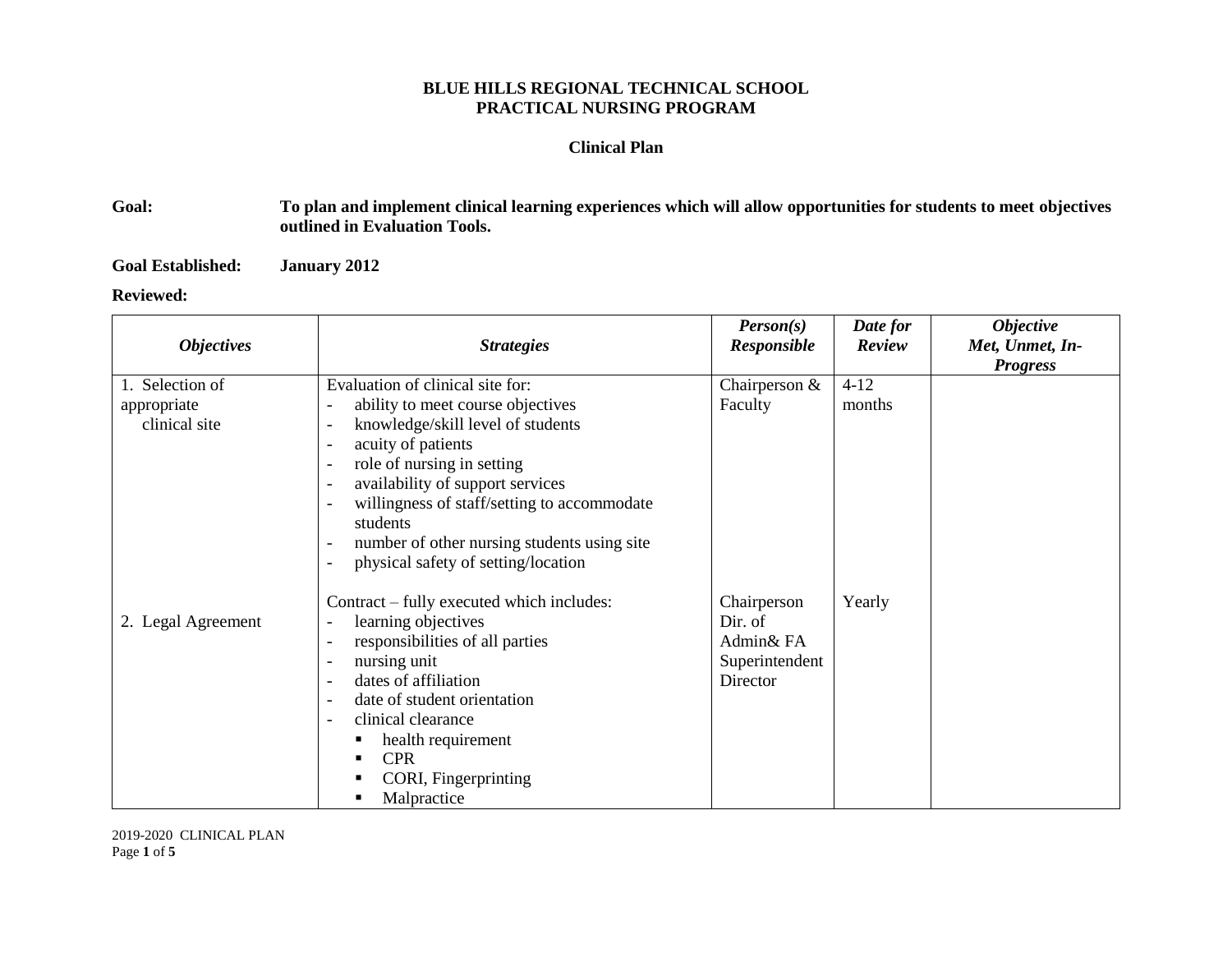|                                           | Flu Vaccine<br>٠                                                                                                                                                                                                                                                                                                                                                                                                     |                                  |                                            |                         |
|-------------------------------------------|----------------------------------------------------------------------------------------------------------------------------------------------------------------------------------------------------------------------------------------------------------------------------------------------------------------------------------------------------------------------------------------------------------------------|----------------------------------|--------------------------------------------|-------------------------|
|                                           |                                                                                                                                                                                                                                                                                                                                                                                                                      |                                  |                                            |                         |
|                                           |                                                                                                                                                                                                                                                                                                                                                                                                                      |                                  |                                            |                         |
|                                           |                                                                                                                                                                                                                                                                                                                                                                                                                      | Person(s)                        |                                            | <b>Objective</b>        |
| <b>Objectives</b>                         | <b>Strategies</b>                                                                                                                                                                                                                                                                                                                                                                                                    | Responsible                      | <b>Date</b>                                | Met, Unmet, In-Progress |
| Clear, open, Interagency<br>Communication | Clinical instructor provides:<br>Course syllabus with learning objectives<br>$\blacksquare$<br>Schedule<br>$\blacksquare$<br>Student roster<br>$\overline{a}$<br>Share required information:<br>Conference area<br>$\blacksquare$<br>Lunch area/use<br>$\overline{\phantom{a}}$<br>Contact phone #<br>Parking<br>ID's<br>Passwords<br>Mechanism of communication<br>Sharing of roles/responsibilities of all parties | Faculty/Agency<br>Liaison        | 2-4 weeks<br>prior to start<br>of clinical |                         |
|                                           | Document with Interagency Meeting Minutes                                                                                                                                                                                                                                                                                                                                                                            | Faculty                          | Inter-agency<br>pre-meeting                |                         |
| Orientation to Facility                   | Faculty:<br>Policies & procedures<br>$\blacksquare$<br>Equipment<br>$\blacksquare$                                                                                                                                                                                                                                                                                                                                   | Faculty<br><b>Agency Liaison</b> | 2-4 weeks<br>prior to start<br>of clinical |                         |

2019-2020 CLINICAL PLAN Page **2** of **5**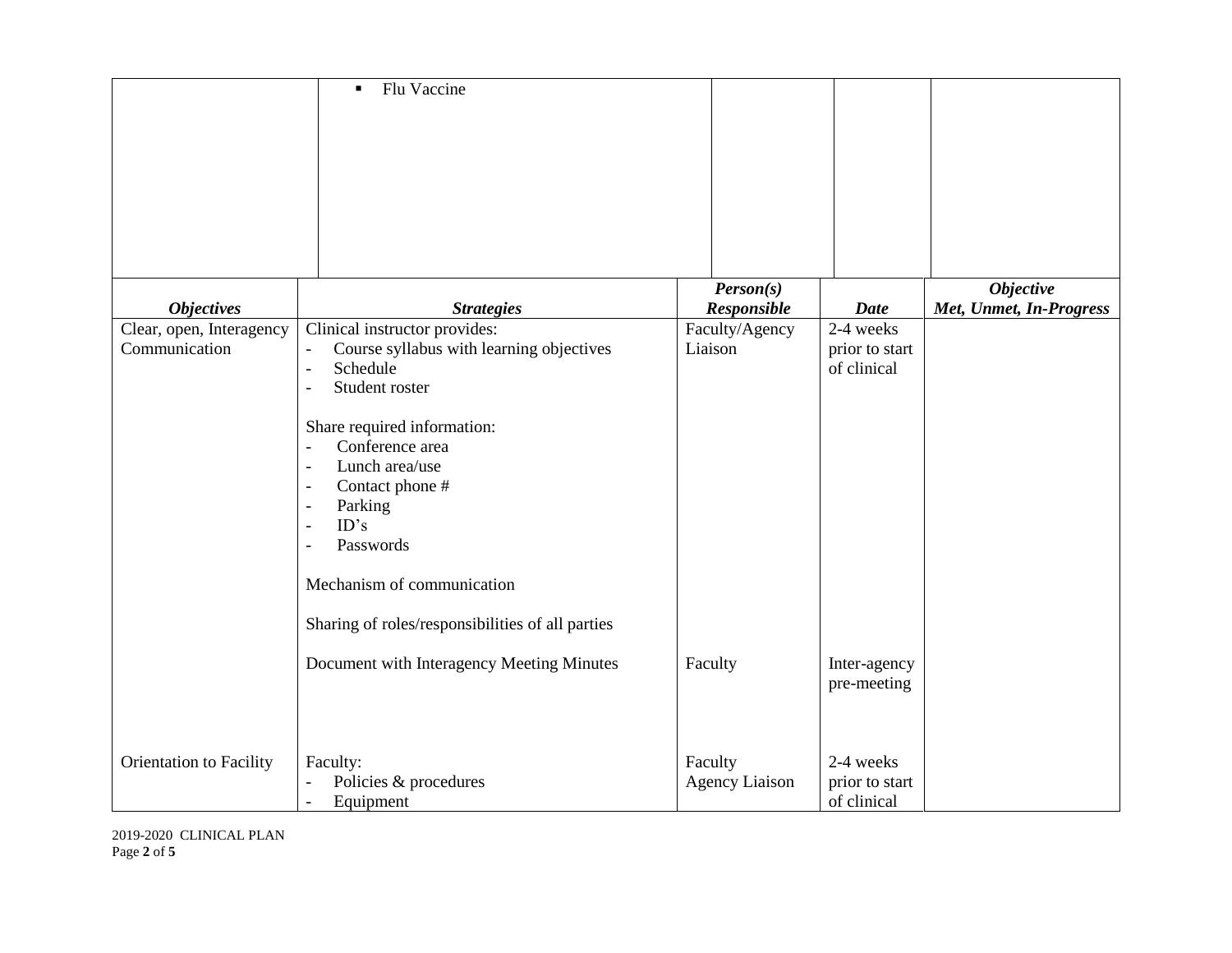|                                                              | Documentation<br>$\overline{\phantom{a}}$                                                                                                                                                                                                                                                                                                                                                                                                                                                                                                                                                                                               |                                                     |                                        |  |
|--------------------------------------------------------------|-----------------------------------------------------------------------------------------------------------------------------------------------------------------------------------------------------------------------------------------------------------------------------------------------------------------------------------------------------------------------------------------------------------------------------------------------------------------------------------------------------------------------------------------------------------------------------------------------------------------------------------------|-----------------------------------------------------|----------------------------------------|--|
|                                                              | Role expectations<br>$\overline{\phantom{a}}$<br>Communication methods<br>$\overline{\phantom{a}}$                                                                                                                                                                                                                                                                                                                                                                                                                                                                                                                                      |                                                     |                                        |  |
|                                                              | Students:<br>Mandatory agency orientation – fire, safety,<br>$\overline{a}$<br>infection control, HIPPA, etc.<br>Agency specifics – parking, ID, passwords, tour<br>$\sim$                                                                                                                                                                                                                                                                                                                                                                                                                                                              | Faculty<br><b>Agency Liaison</b><br><b>Students</b> | 1st Week of<br>Clinical                |  |
| <b>Objectives</b><br>Orientation to Clinical<br>Expectations | <b>Strategies</b><br>Time on unit, leaving unit, schedule of day,<br>$\blacksquare$<br>meals, assignment posting<br>Method to call in absent or tardy – phone $#$ , time<br>$\overline{\phantom{a}}$<br>Review of clinical objectives & evaluation tool<br>$\overline{\phantom{a}}$<br>(student signature)<br>Review of roles/responsibilities/communication<br>$\overline{\phantom{a}}$<br>Documentation required<br>$\overline{\phantom{a}}$                                                                                                                                                                                          | Person(s)<br>Responsible<br>Faculty/Students        | <b>Date</b><br>lst Week of<br>Clinical |  |
| <b>Student Assignments</b>                                   | Clinical assignments<br>$\overline{\phantom{a}}$<br>Consider:<br>Priority – health, safety, welfare of clients<br>$\overline{\phantom{a}}$<br>Clinical objectives<br>$\overline{\phantom{a}}$<br>Learning objectives of class content<br>$\overline{\phantom{a}}$<br>Complexity of learning situation<br>$\overline{\phantom{a}}$<br>Student level<br>$\overline{\phantom{a}}$<br>Safety of patient<br>$\overline{\phantom{a}}$<br>Degree of supervision needed<br>$\overline{\phantom{a}}$<br>Teacher $-$ student ration 1:8 by contract<br>$\overline{\phantom{a}}$<br>*evaluate as pt. condition changes<br>$\overline{\phantom{a}}$ | Faculty                                             | On-going                               |  |
| Supervision                                                  | Faculty are responsible and accountable for<br>planning, implementing and evaluating student<br>learning.                                                                                                                                                                                                                                                                                                                                                                                                                                                                                                                               | Faculty                                             | On-going                               |  |

2019-2020 CLINICAL PLAN Page **3** of **5**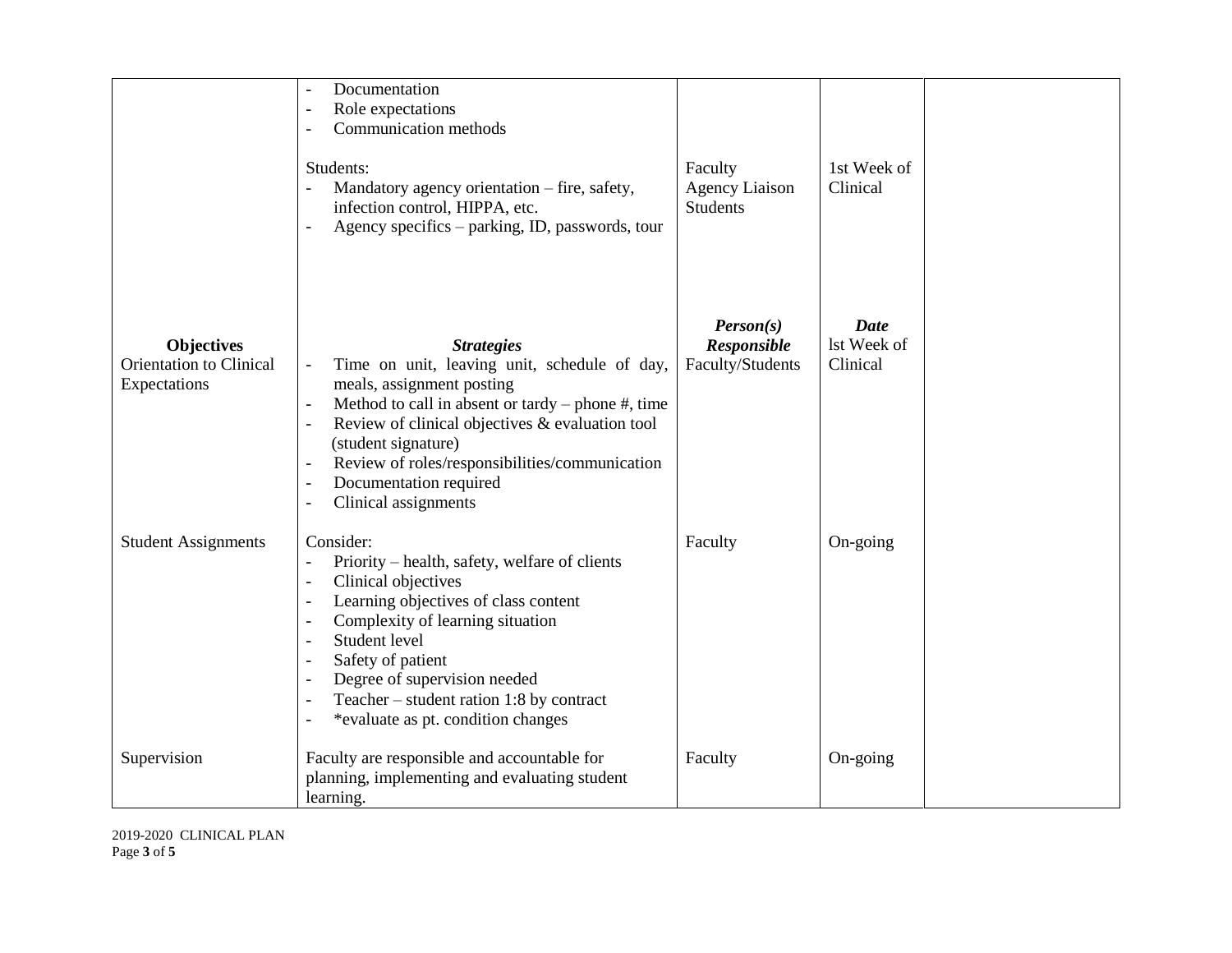| Evaluation                                  | Faculty readily available to students and agency<br>staff during clinical learning experiences.<br>Immediate feedback<br>Safety issues<br>Prompt feedback<br>Students at-risk for not meeting critical<br>competencies<br>Verbal conference to discuss clinical issues with<br>$\overline{\phantom{a}}$<br>students | Faculty                                                                          | On-going                                                                                        |
|---------------------------------------------|---------------------------------------------------------------------------------------------------------------------------------------------------------------------------------------------------------------------------------------------------------------------------------------------------------------------|----------------------------------------------------------------------------------|-------------------------------------------------------------------------------------------------|
| <b>Objectives</b><br>Evaluation (continued) | Document in anecdotal form<br>$\sim$<br><b>Strategies</b><br>Warning/Probation<br>Refer to Student Manual and discuss with<br>$\mathbb{L}$<br>faculty & chairperson<br>Complete mid-term & final student clinical<br>evaluations by date assigned                                                                   | Person(s)<br>Responsible<br>Faculty<br>Faculty Comm. &<br>Chairperson<br>Faculty | <b>Date</b><br>Mid-Term<br>$&$ End of<br>Rotation<br>End of<br>Clinical for<br>Academic<br>Year |
|                                             | Student evaluation of clinical experience                                                                                                                                                                                                                                                                           | Faculty & Student                                                                | End of<br>Clinical for<br>Academic<br>Year                                                      |
|                                             | Faculty evaluation of clinical experience (with<br>summary of student eval)                                                                                                                                                                                                                                         | Faculty                                                                          | End of<br>Clinical<br>Affiliation                                                               |
| <b>End of Rotation</b>                      | Interagency Meeting; document minutes                                                                                                                                                                                                                                                                               | Faculty                                                                          | End of<br>Clinical for<br>Academic<br>Year                                                      |

2019-2020 CLINICAL PLAN Page **4** of **5**